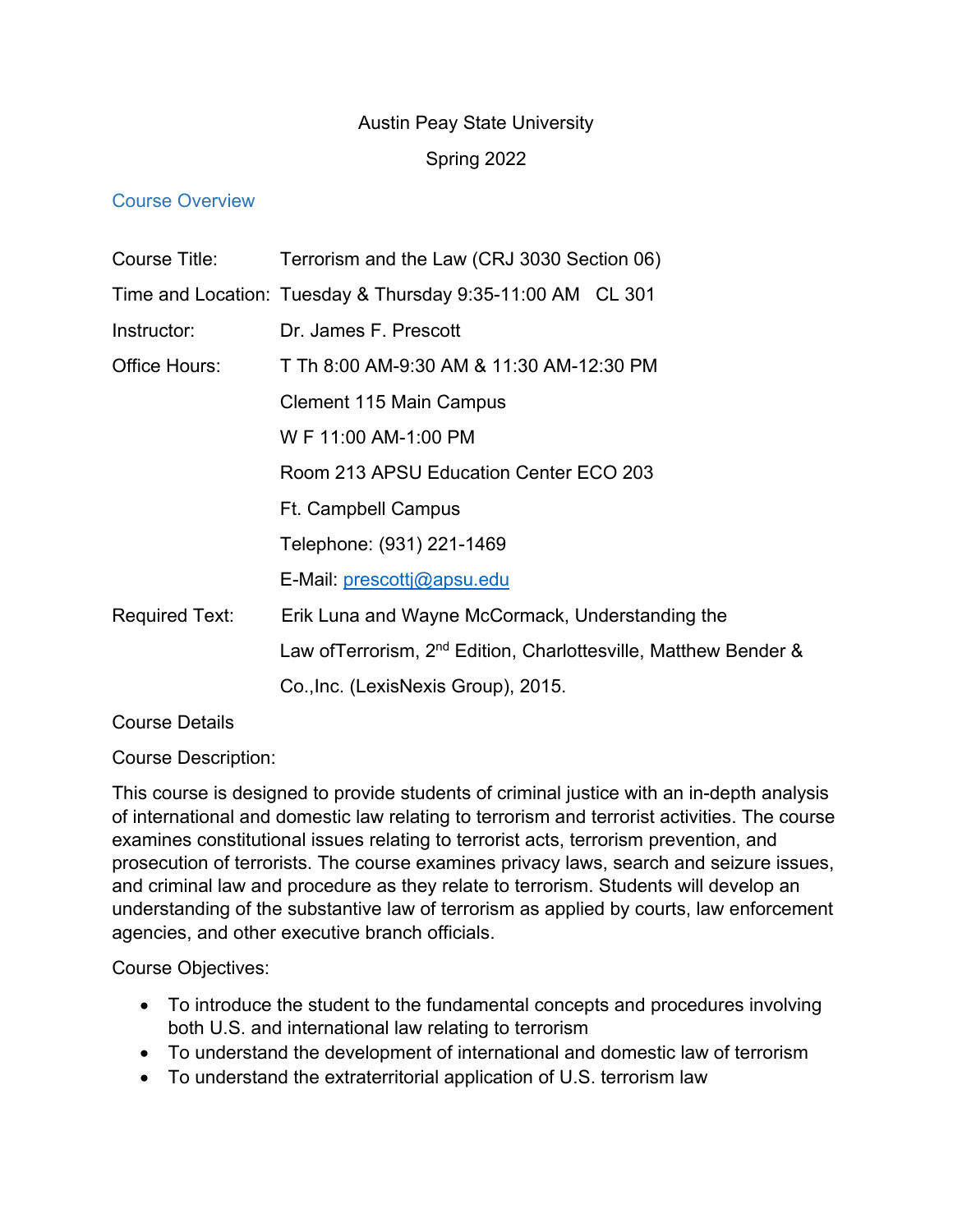- To examine international criminal law and the international law of war as they apply to terrorism
- To analyze the investigation, apprehension, and prosecution of terrorists
- The identify the constitutional limitations involved in prohibiting and prosecuting terrorism

# General Education Goals:

In addition to the objectives listed above, the more general goals of this course are to provide the student with the tools with which to develop his or her own potential and abilities.

- This course will help to develop the student's analytical thinking capabilities by comparing and applying theories and concepts to American and international efforts to define, prevent, and punish acts of terrorism
- The student's literacy skills will be enhanced through assigned readings, weekly assignments, class discussions, and examinations
- The student's understanding of quantitative methods will be enhanced through gaining substantive knowledge of the tools and research techniques employed in the social sciences
- The student's understanding of the scientific method will be enhanced through the comparative analysis of substantive terrorism law doctrines over time in both international and domestic contexts
- By considering and examining the impact of laws, policies, government projects, programs, and expenditures on individuals and groups, the student should develop a better understanding of public policy and human behavior
- This course should be useful in increasing the student's awareness of the cultures and experiences of persons in our diverse society, as the application of government and not-for-profit administration impacts various groups differently in our society
- This course will prepare the student for more advanced studies in criminal justice, public administration, and political science

# Course Rules and Policies

# COVID-19

We should all continue to take steps to mitigate the spread of COVID-19. Masks are recommended for all faculty, staff, and students while indoors. To help keep our university community safe, vaccination and boosters are strongly encouraged and readily available, including at APSU's Boyd Health Services. Contact them at (931) 221-7107.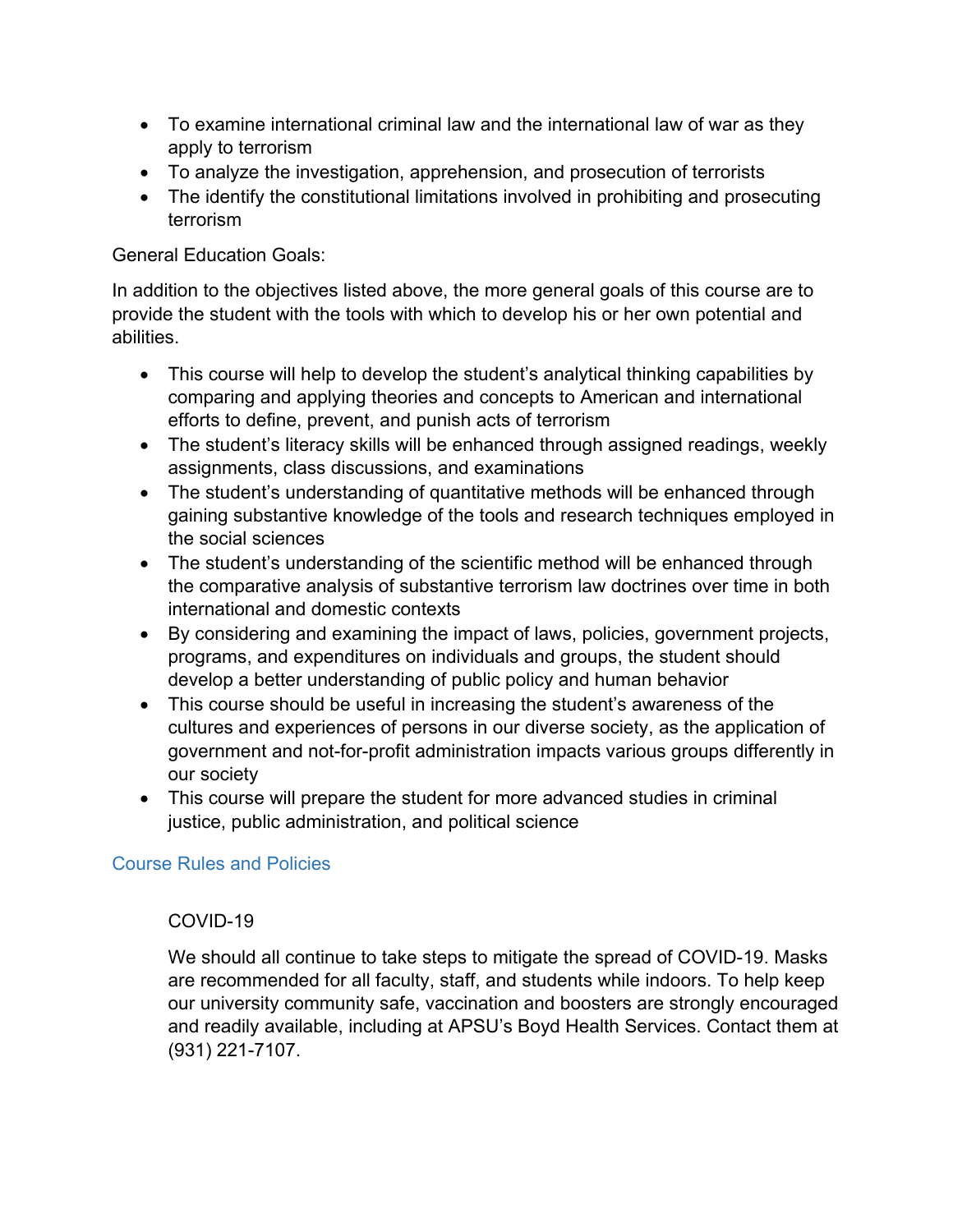Any student exhibiting symptoms of COVID-19 should seek a test. If any student tests positive for COVID-19, or if an unvaccinated student is exposed to someone who has tested positive, that student is required to fill out the [COVID-](https://cm.maxient.com/reportingform.php?AustinPeayStateUniv&layout_id=19)[19 Self-Reporting Form](https://cm.maxient.com/reportingform.php?AustinPeayStateUniv&layout_id=19) and isolate for five days from the onset of symptoms. If fever-free without medication, and if other symptoms are improving, the student can return to normal activities on Day 6. The student is strongly encouraged to wear a mask through Day 10. To help prevent further spread, students who test positive should notify anyone with whom they were within six feet for more than fifteen minutes. Students missing class should email their instructors when possible. The COVID-19 vaccine, booster, and testing are still free and widely available through Boyd Health Services. Visit the [APSU Coronavirus](https://apsu.edu/coronavirus/index.php)  [Dashboard](https://apsu.edu/coronavirus/index.php) webpage for more information.

#### Student's Responsibilities:

It is very important that the student read the assigned materials, participate in class discussions, complete the writing assignments exams on time, and take the exams in class on the dates scheduled.

#### Attendance Policy:

Students are expected to fully participate each week and to take the in-class exams on time. Students are also expected to submit the writing assignments on time. If an exam must be missed or if the deadlines for the writing assignments cannot be met, the student should seek prior permission from the instructor. At that point, arrangements may be made to submit the required work at a later time. Attendance will be taken every class period, but attendance is not required except for the scheduled in-class exams.

#### Academic and Classroom Misconduct:

Students are expected to conduct themselves appropriately at all times. Academic and classroom misconduct may result in disciplinary sanctions imposed by the University. Students are encouraged to read the APSU Student Code of Conduct.

As students will be future leaders and practitioners in professional fields, cheating will not be tolerated. Students caught cheating will be referred to the Dean of Students. The minimum penalty for cheating is a grade of F on the exam. Policy 3:035 will be followed in reporting any suspected cases of academic misconduct.

#### Disability Services:

Austin Peay State University abides by Section 504 of the Rehabilitation Act of 1973, which stipulates that no student shall be denied the benefit of an education "solely by reason of a handicap." Disabilities covered by the law include, but are not limited to, learning disabilities, hearing, sight, or mobility impairments. If you have a documented disability that may have some impact on your work in this class and for which you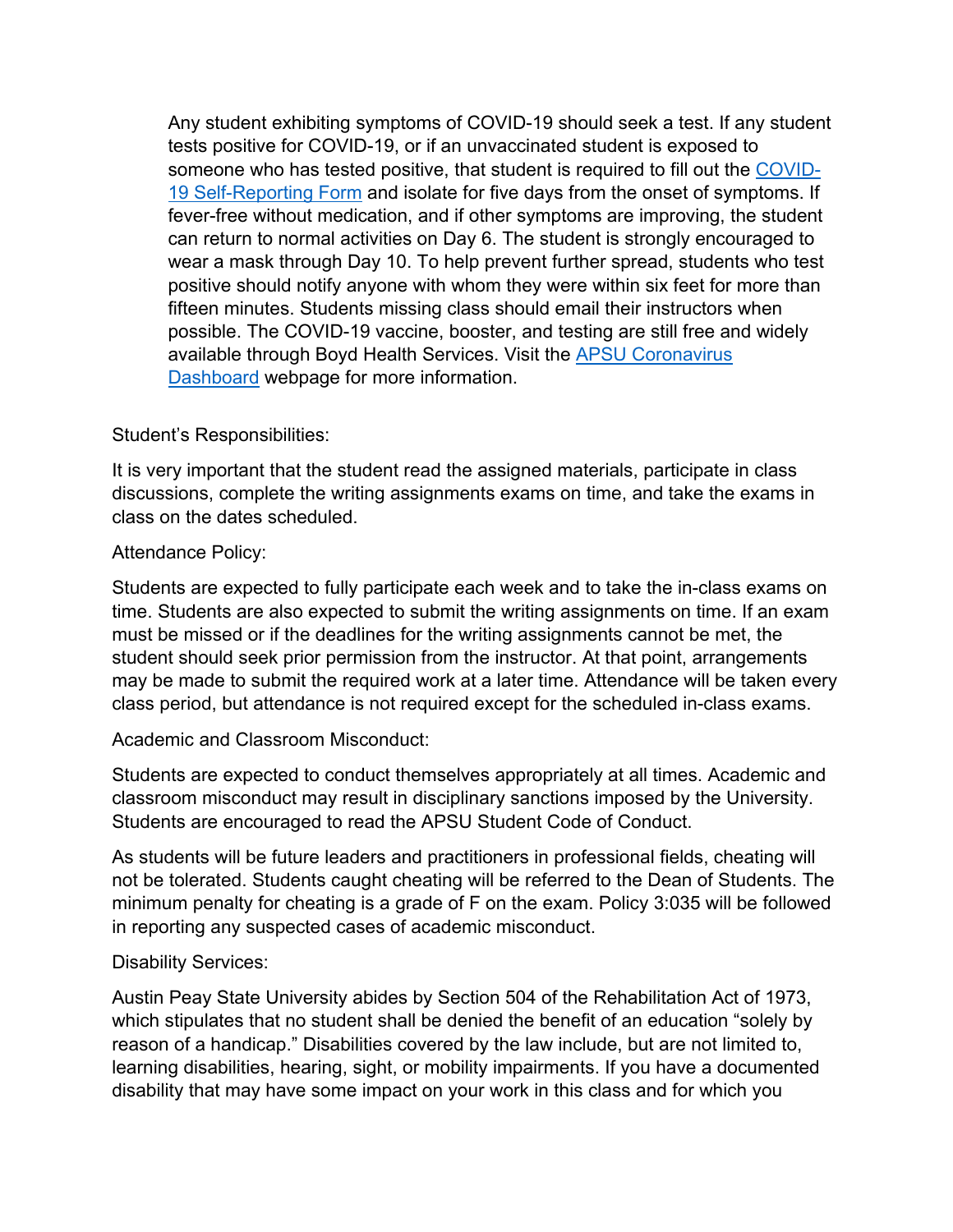require accommodations, communicate with the instructor or with the Office of Disability Services in Morgan University Center 114 at 931-221-6320 or 931-221-6278 (V/TTY), so that such reasonable accommodations may be arranged.

#### Policy On Minors:

Minors (any non-student under the age of 18) accompanying staff, faculty, students, or visitors on campus are not permitted in the classroom.

#### Service Animals in the Classroom

Consult Policy 3:007 Animals on Campus for appropriate situations allowing service animals in the classroom.

#### Caveat:

The syllabus schedule and procedures are subject to change in the event of extenuating circumstances. Such circumstances can occur due to closure of the University for COVID-19 quarantine or weather-related events. For example, the course may be moved entirely online.

#### Make-Up Examinations:

Students are expected to take all three examinations when scheduled. Make-up examinations will be allowed only for legitimate reasons. Exams cannot be made up after the due date without extenuating circumstances. Absences that result in a missed exam must have an "excuse" such as illness, death in the immediate family, military deployment, university sanctioned activity, etc. It is the student's responsibility to notify the instructor of the absence and to request a make-up assignment. Approved make-up examinations will be given at a time and place designated by the instructor outside of scheduled class periods. Make-up examinations taken after the scheduled examination time may be entirely in the form of essay and short-answer questions. Any makeup examinations must be taken prior to May 3, 2022 or a grade of FA (Failure-Absence Related) will be assigned. The writing assignments are due in D2L on the dates scheduled. They will not be accepted late without an excuse as described above. Grades of I (Incomplete) will be assigned only if requested by the student in writing prior to May 3, 2022 and if the student has a passing grade (60% of higher) in the course. A student with a failing grade who does not take the final examination on May 3, 2022 will be assigned a grade of FA (Failure-Absence Related).

#### Assessments and Grading

#### Grading/Evaluation System:

Grades will be determined by three (3) examinations for a total of 450 possible points and two writing assignments worth 75 points each (150 points total). Each examination will be worth 150 points (450 points combined) and will be composed of multiple choice,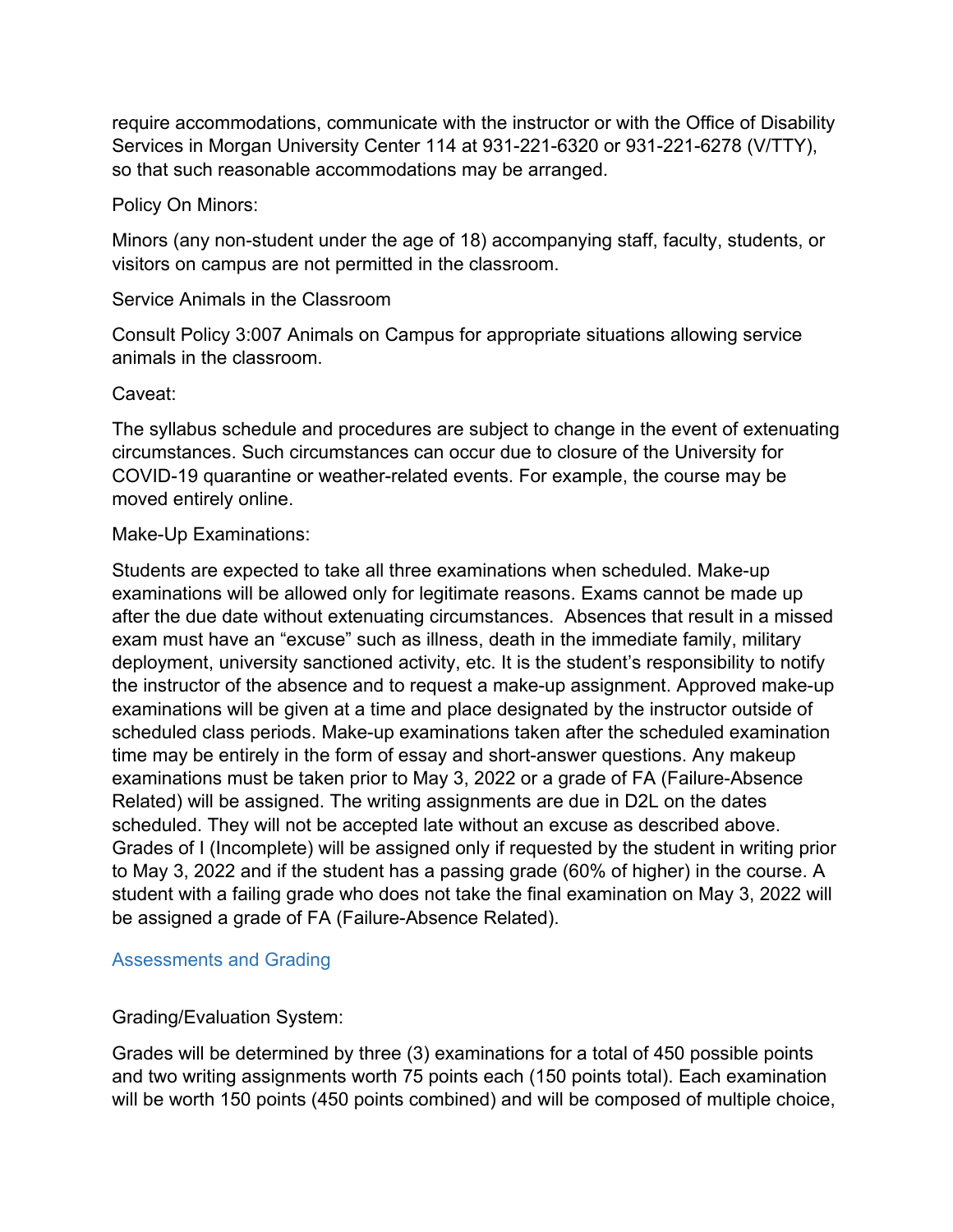true-false, and short answer questions. All three exams will be taken in-class. The exams will cover only the material since the last examination. Therefore, the Final Exam will not be comprehensive. Final Grades for the course will be assigned as follows: A=100%-90%; B=89%-80%; C=79%-70%; D=69%-60%; and F=59% or below. Participation in class discussions and attendance will be considered in determining the student's final course grade.

#### Course Outline and Assignments

| Schedule of Lectures and Assignments:                    |
|----------------------------------------------------------|
|                                                          |
| January 18 & 20    Introduction                          |
|                                                          |
| January 25 & 27 Chapter 1: Global Terrorism and U.S. Law |
|                                                          |
| <b>Chapter 2: Supporting Terrorism</b>                   |
|                                                          |
| <b>Chapter 3: Terrorism Searches and Detention</b>       |
|                                                          |
| Chapter 3, cont.                                         |
| Exam 1-In Class (Chapters 1, 2, 3, & Introduction)       |
|                                                          |
| Chapter 4, cont.                                         |
| Chapter 6: Government Secrets and                        |
| <b>Trial Procedures</b>                                  |
|                                                          |
| Chapter 6, cont.                                         |
| Writing Assignment 1 Due (D2L) Friday, March 4 by        |
| 11:59 PM                                                 |
|                                                          |